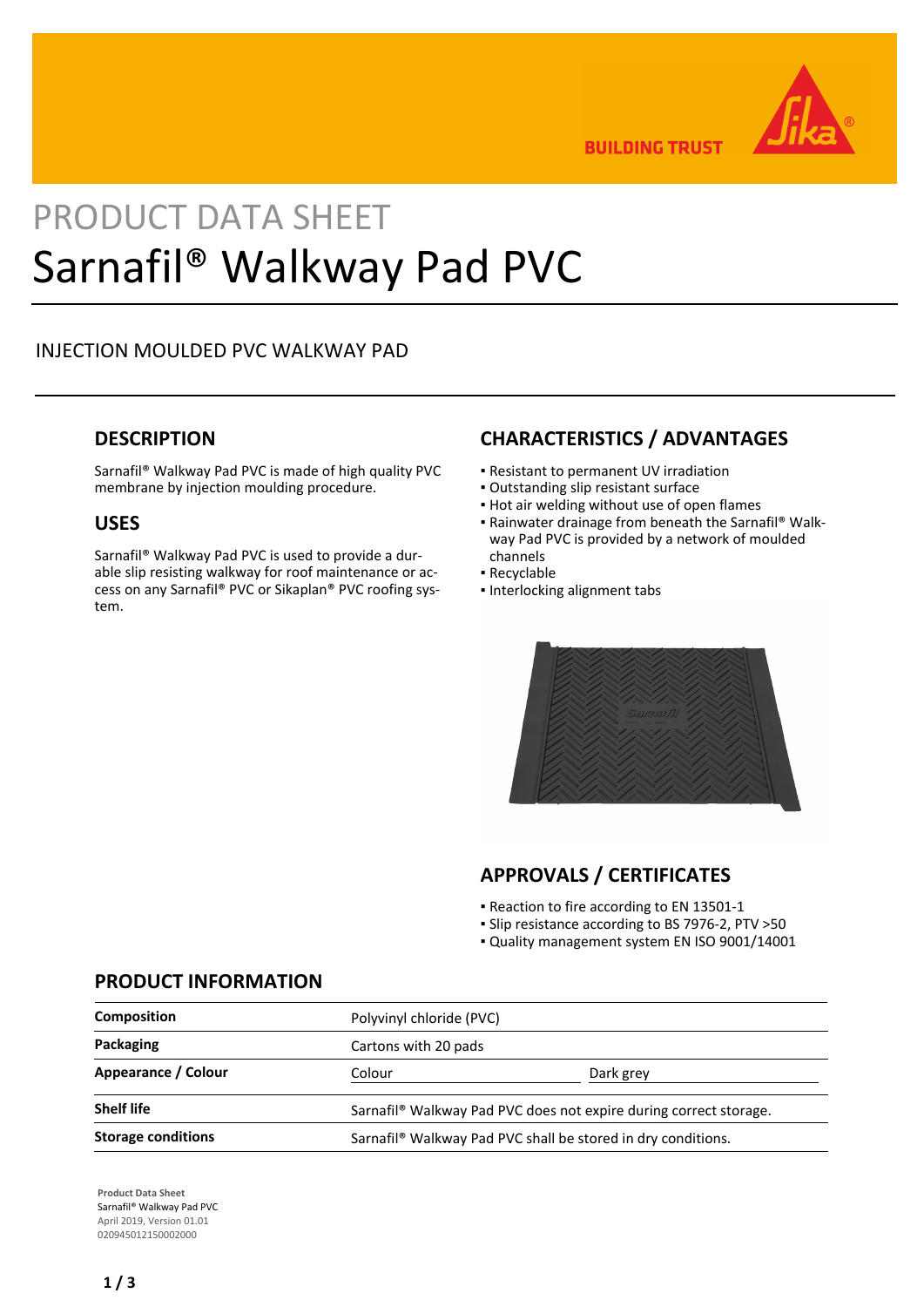| <b>Surface</b>          |                                                                                   | Chevron pattern with an alternating rib height of the embossing                                                       |  |
|-------------------------|-----------------------------------------------------------------------------------|-----------------------------------------------------------------------------------------------------------------------|--|
| Length                  | 600 mm (+3 mm / -3 mm)                                                            |                                                                                                                       |  |
| Width                   |                                                                                   | 600 mm (+3 mm / -3 mm) without welding tabs                                                                           |  |
| <b>Thickness</b>        | 7 mm (+0.1 mm / -0.1 mm) including 3 / 5 mm non slip chevron pattern<br>embossing |                                                                                                                       |  |
| Mass per unit area      | 2.3 $kg$ /pad                                                                     |                                                                                                                       |  |
| <b>Reaction to Fire</b> | Class E                                                                           | EN 13501-1                                                                                                            |  |
| <b>SYSTEMS</b>          |                                                                                   |                                                                                                                       |  |
| <b>System Structure</b> | Compatible products:                                                              | Sarnafil <sup>®</sup> G 410 -types<br>Sarnafil <sup>®</sup> S 327 -types<br>Sikaplan® G / VG / VGWT / S / SG /<br>SGK |  |

## **APPLICATION INFORMATION**

| <b>Ambient Air Temperature</b> | $-20$ °C min. / +60 °C max. |
|--------------------------------|-----------------------------|
| <b>Substrate Temperature</b>   | $-30$ °C min. / +60 °C max. |

# **APPLICATION INSTRUCTIONS**

#### **APPLICATION**

Installation works must be carried out only by Sika instructed contractors for roofing.

Installation of some ancillary products, e.g. contact adhesives / cleaners is limited to temperatures above +5 °C. Please observe information given by Product Data Sheets. Special measures may be compulsory for installation below +5 °C ambient temperature due to safety requirements in accordance with national regulations.

#### **APPLICATION METHOD / TOOLS**

According to the valid installation instructions for Sarnafil®.

Sarnafil® Walkway Pad PVC is installed on site by hot air welding the welding tabs directly onto the Sarnafil® G/S or Sikaplan® PVC membrane.

- Mark a line (e.g. chalk line) in the direction of the in-▪ stallation
- . Lay the walkway pads along the marked line
- **.** If arranged in a row, move the pads against the two spacers
- Overlap the welding tabs in the running direction of the welding machine

## **IMPORTANT CONSIDERATIONS**

#### **Geographical / Climate**

The use of Sarnafil® Walkway Pad PVC is limited to geographical locations with average monthly minimum temperatures of -50 °C. Permanent ambient temperature during use is limited to +50 °C.

# **BASIS OF PRODUCT DATA**

All technical data stated in this Product Data Sheet are based on laboratory tests. Actual measured data may vary due to circumstances beyond our control.

# **LOCAL RESTRICTIONS**

Please note that as a result of specific local regulations the declared data for this product may vary from country to country. Please consult the local Product Data Sheet for the exact product data.

**BUILDING TRUST** 

**Product Data Sheet** Sarnafil® Walkway Pad PVC April 2019, Version 01.01 020945012150002000